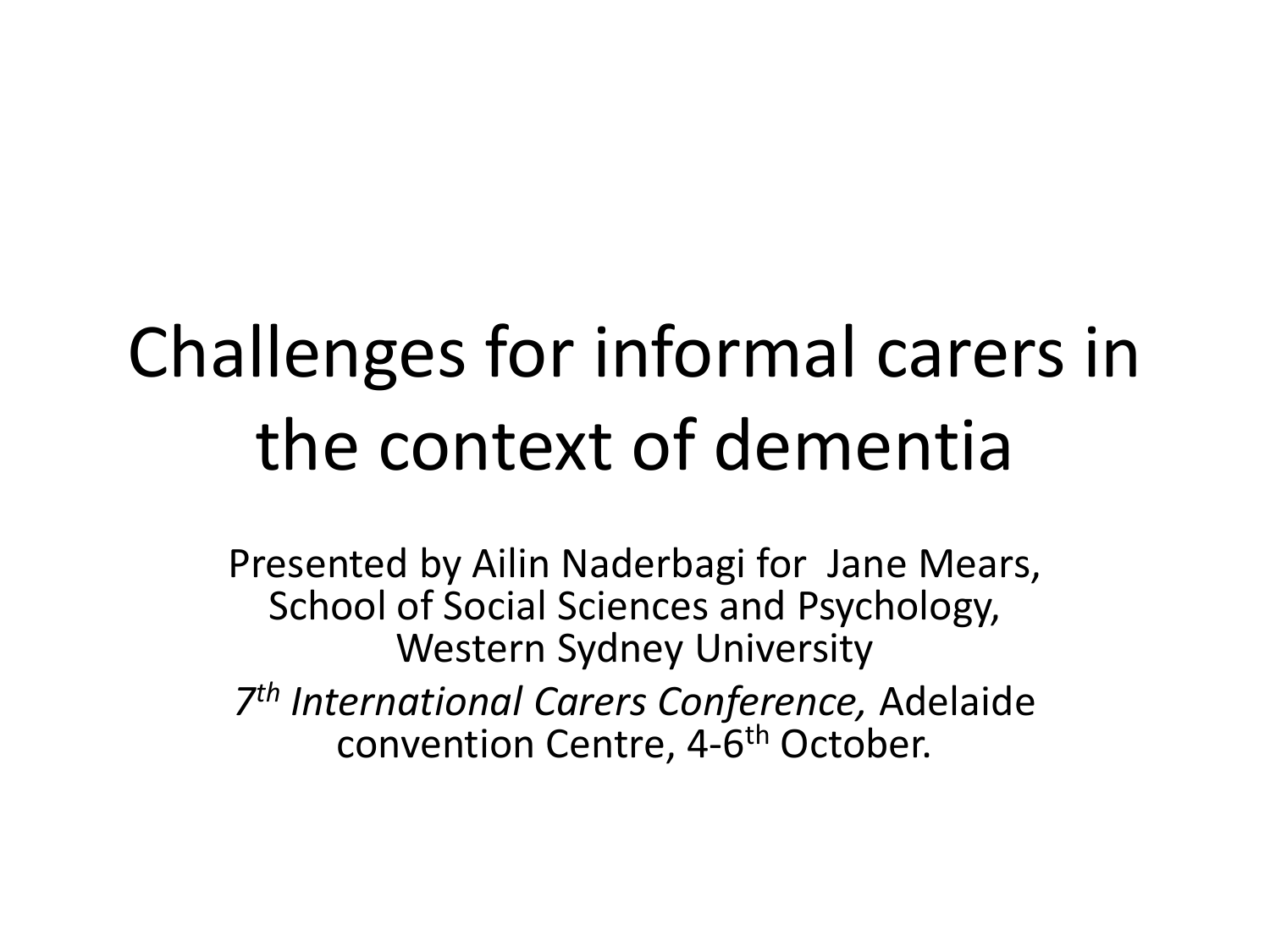## Apologies

• I am so sorry I am not here to present this paper. I was so looking forward participating and contributing to this conference working alongside like minded people with similar hopes and dreams- united in our endeavor to make the lives of older people, those with disabilities, and carers to create *A Caring World* (OECD, 1999).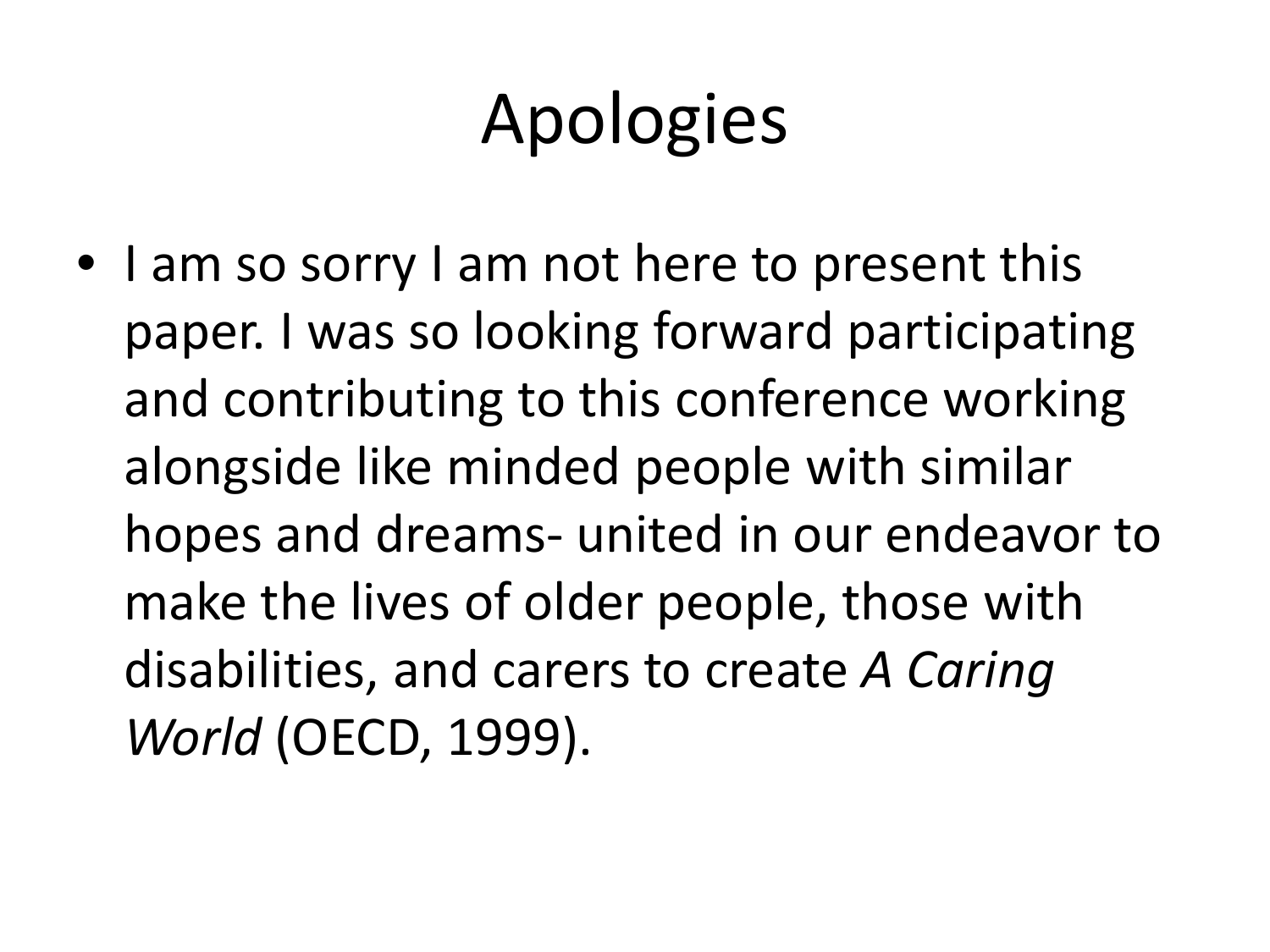# Working together

- This presentation looks first at the still largely unacknowledged contribution of informal carers in sustaining aged care in Australia.
- I then look at the also largely unacknowledged contribution of paid care workers.
- I argue that aged care and home care, in particular, is a neglected and underfunded sector.
- I conclude by suggesting that we urgently need to support both informal carers and paid care workers, harness their experience, knowledge, and expertise of if we are to create a sustainable system of aged care and a caring society.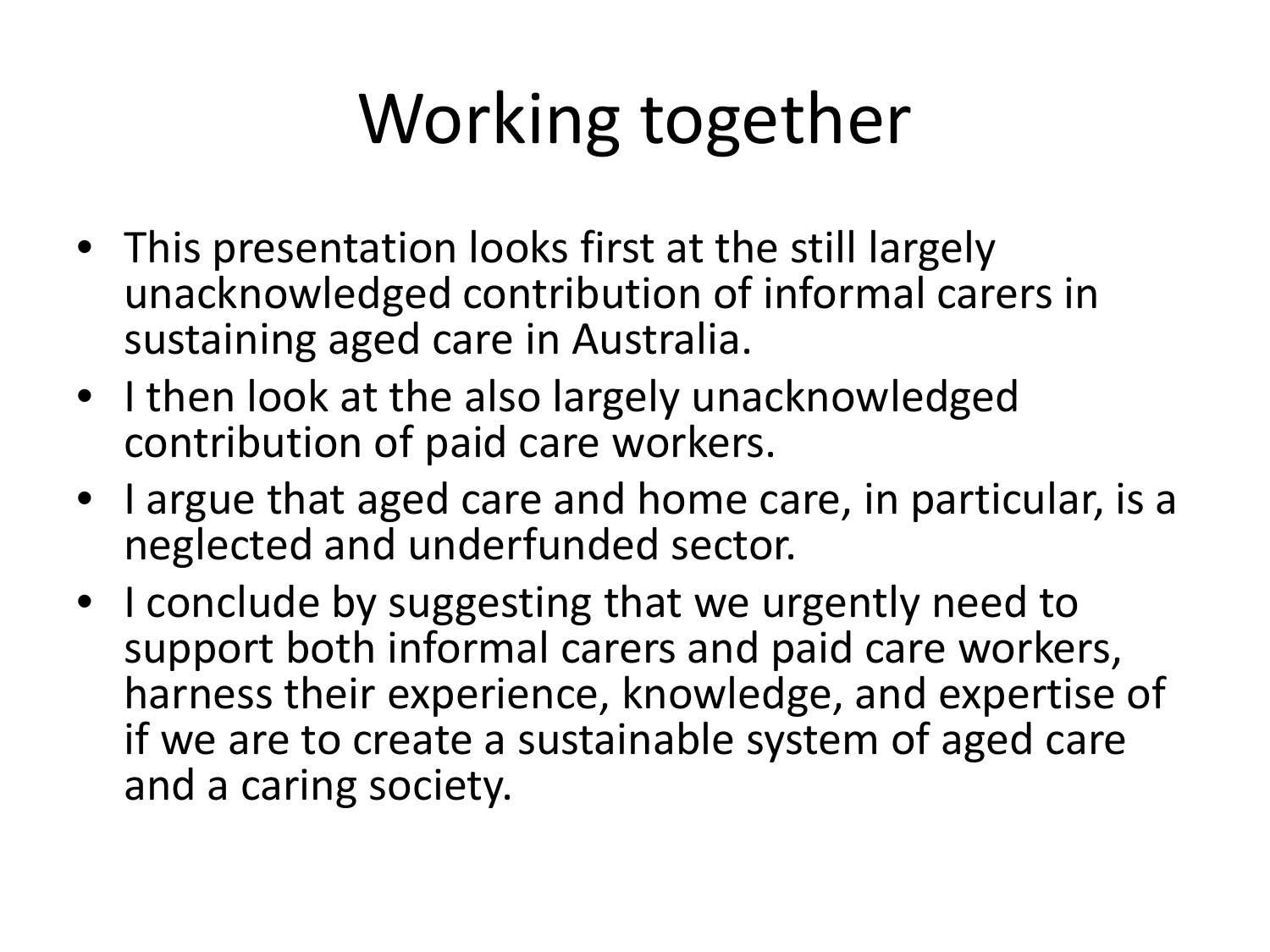### Informal Care

- 2.7 million Australians, aged 15 years and over were informal carers (ABS, 2015)
- Most of the care provided to older people and those with disabilities, is provided, unpaid, by informal carers.
- Informal carers have been pivotal in driving change, and the development of support and services for older people.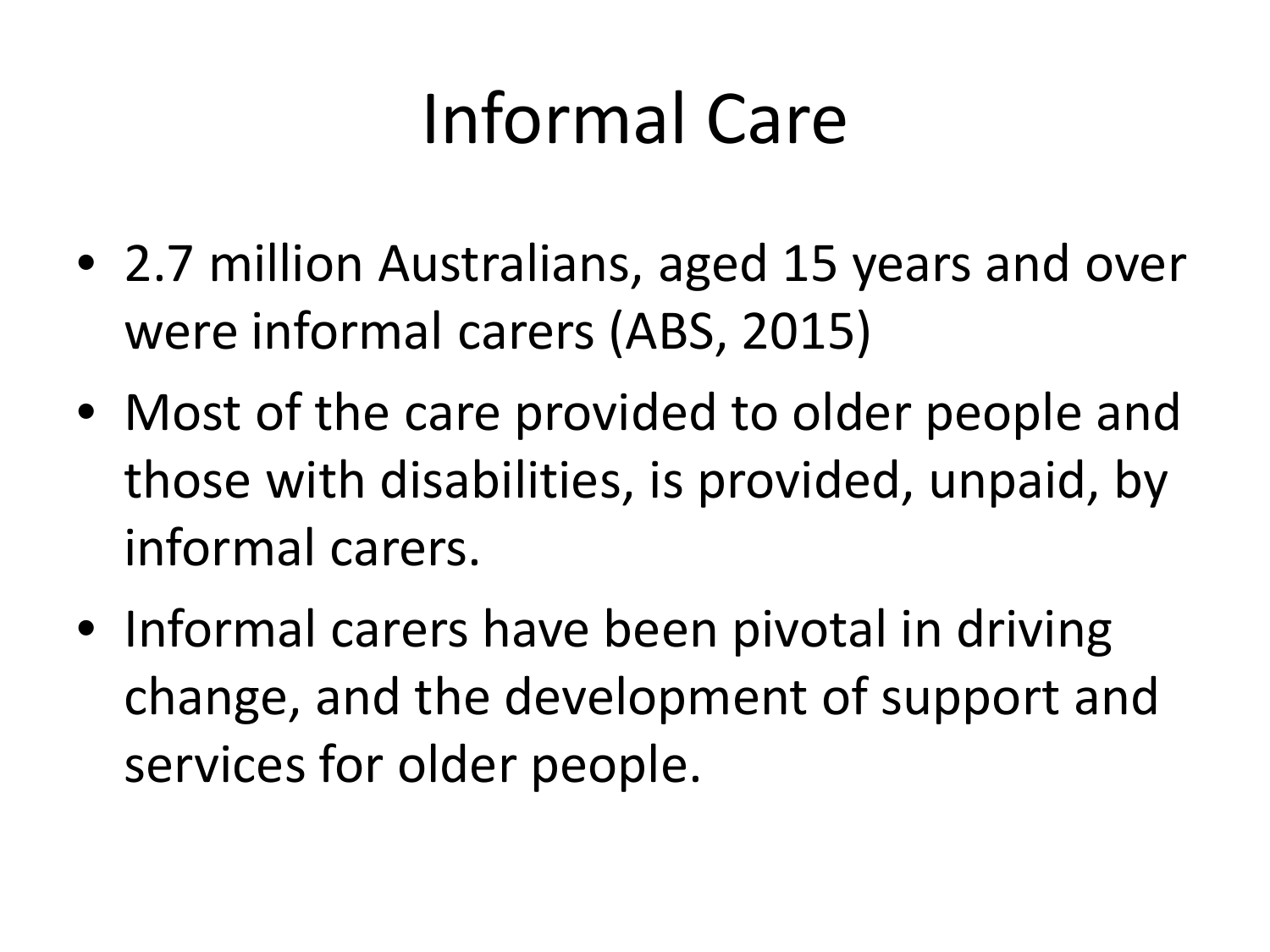#### **Informal Carers, Activism and Change**

Informal carers, carers associations and researchers, have a long history of bringing our stories, into the public domain, translating informal caring, taking place in the privacy of the home, from a personal problem to a public issue.

- Since the 1980s, activists and researchers have been documenting and analysing:
- The costs of care, individual and social.
- The lived experiences of informal carers, social isolation, emotional investment and the complex work of informal carers.
- Juggling children and care for older people.
- Juggling work and care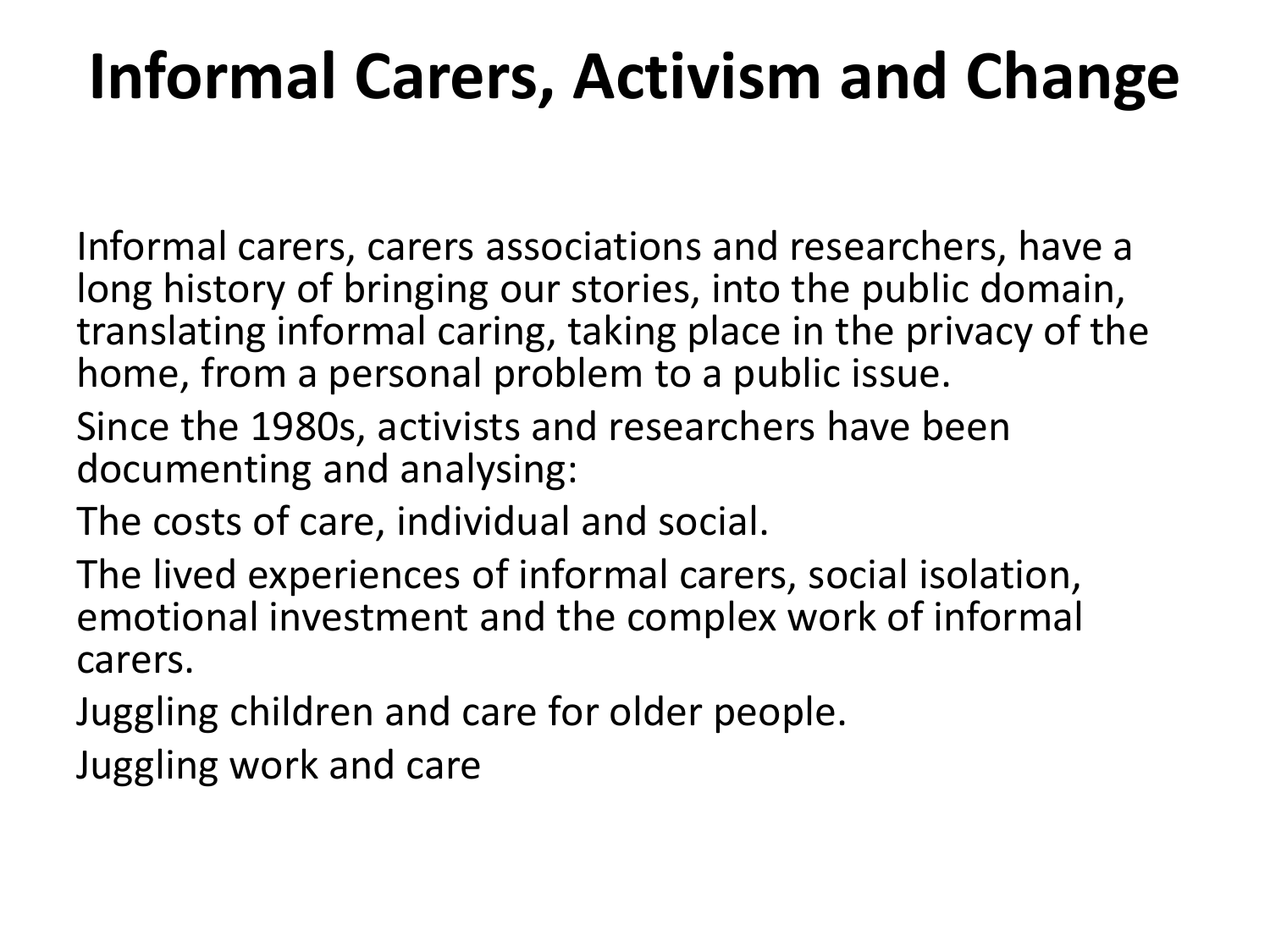#### **Informal Carers, Activism and Change**

Carers carry large caring loads, and care at great personal cost.

Caring is complex and requires compassion, knowledge, understanding and skills, most particularly in the case of caring for those with a diagnosis of dementia- as our speakers in this session demonstrate.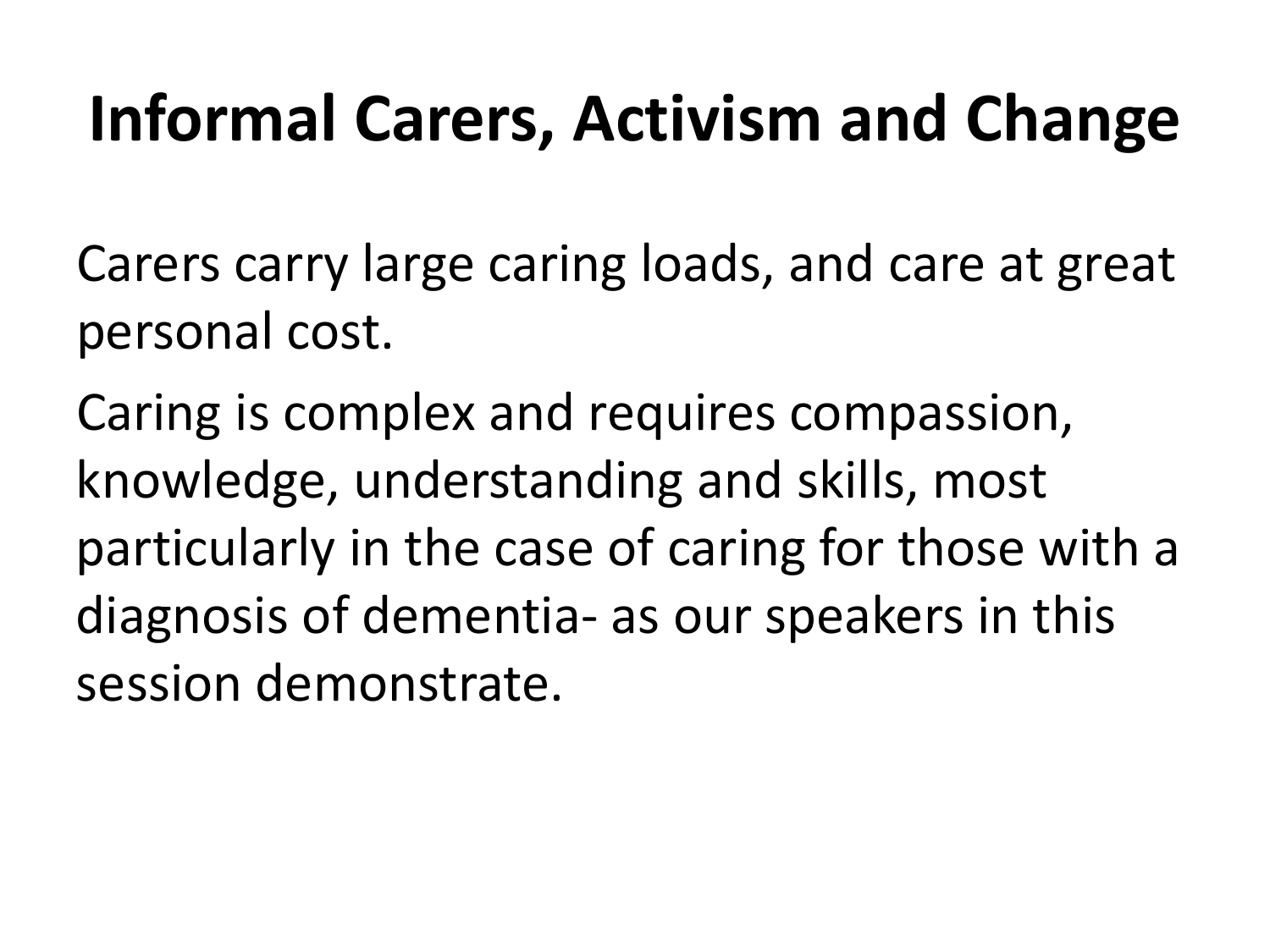### Care Workers Supporting Informal Carers

What older people and informal carers want is flexible, relationship based, compassionate and reliable support in the home (and RAC) from experienced paid care workers.

Many home care providers have a long history and much experience in providing this care.

Most home care workers are skilled, knowledgeable and experienced in providing care in the home.

90% of care workers are older women (median age 55) who have a history as informal carers for older people (90%).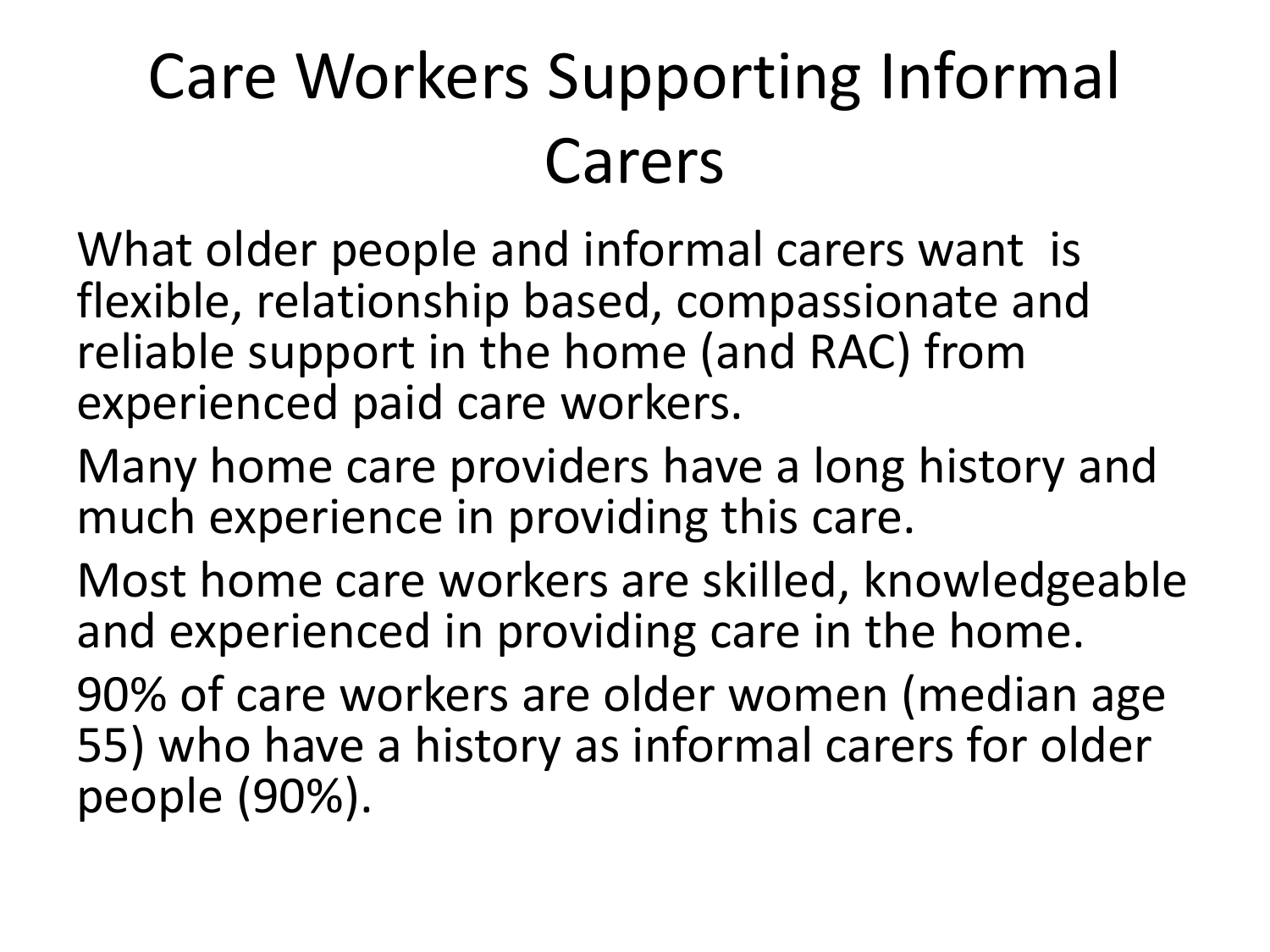#### Care Workers (RAC and Home Care)

In 2016 there were 366,000 care workers in the aged care sector

RAC 236,000

- HC 130,000 (20,000 less HC workers than in 2012).
- These care workers provided care to:
- 925,000 older people (CHSP average 2 hrs per week)
- 90,000 people getting the more intensive home care support provided through HCPP - levels 1-4
- In 2016, the median waiting time for home care services was 73 days, with 43 % of people waiting more than three months (Productivity Commission 2017, 14.14).

There is simply not enough support….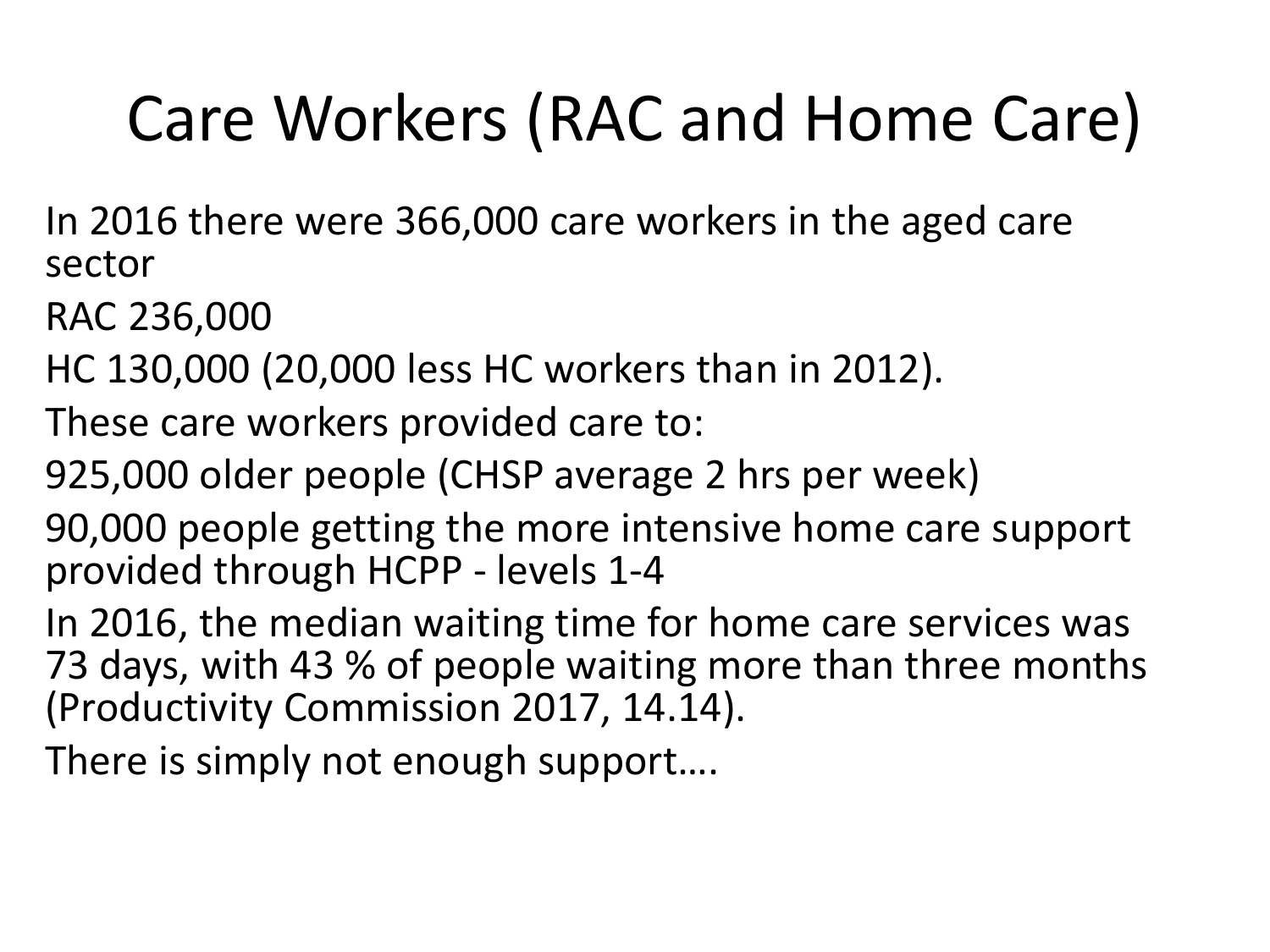#### Build Sustainable Home Care Services

Informal carers need home care workers to provide support and sustain the caring enterprise.

- If we are to create a sustainable LTC system for older people, we need a skilled and well resourced workforce.
- Care workers are doing one the most important jobs in our society, and amongst the most poorly paid workers.
- Care workers are paid less than cleaners.